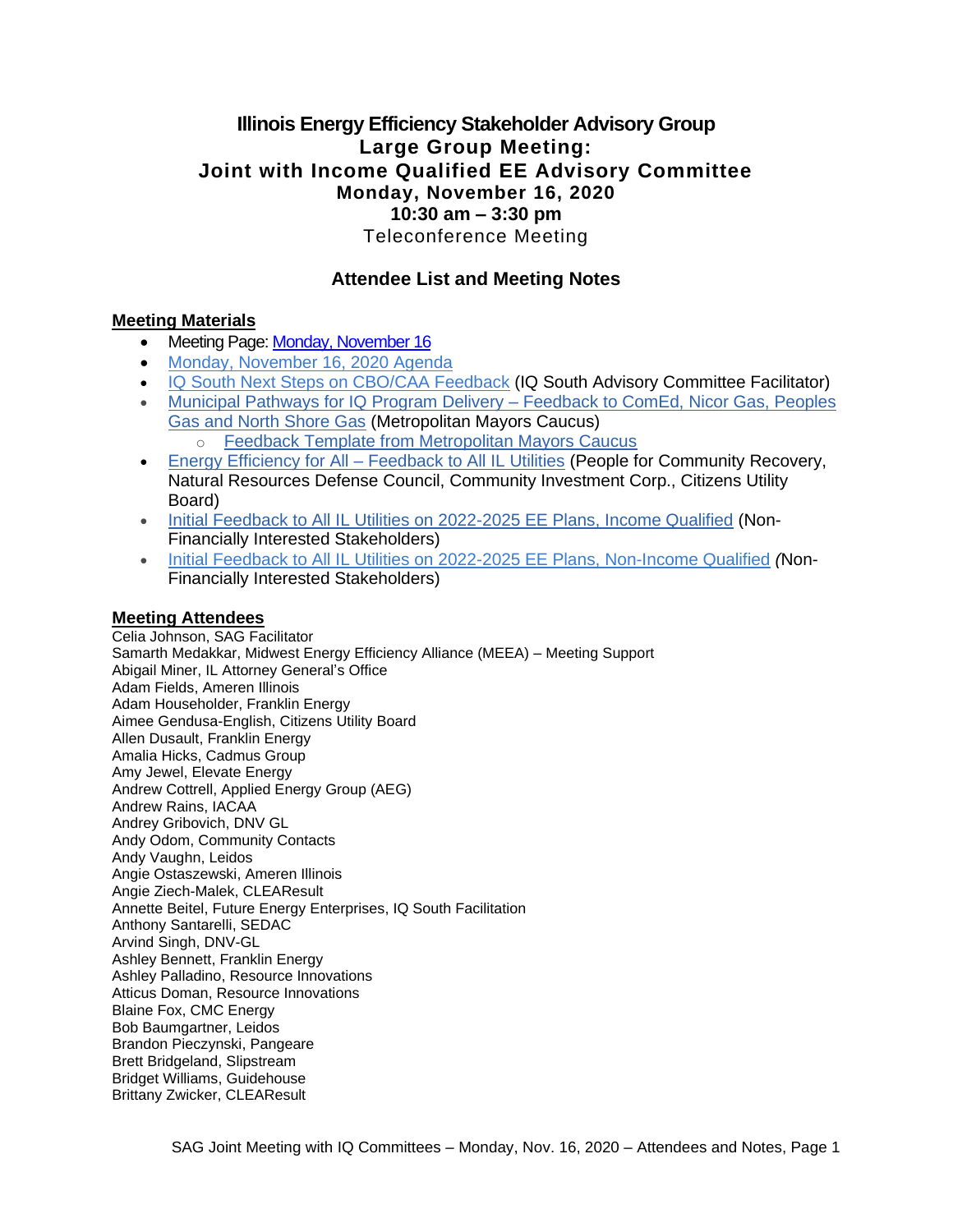Bruce Liu, Nicor Gas Bruce Montgomery, Energy Solutions Cate York, Citizens Utility Board Cathy Mrase Chanda Rowan, Nicor Gas Cheryl Johnson, People for Community Recovery Cheryl Scott, Metropolitan Mayors Caucus Chester Kolodziej, Sustain Rockford Chris Neme, Energy Futures Group, on behalf of NRDC Chris Vaughn, Nicor Gas Christina Pagnusat, Peoples Gas & North Shore Gas Clayton Schroeder, Nexant Courtney Hanson, People for Community Recovery Craig Catallo, Franklin Energy Cynthia Segura, Metropolitan Mayors Caucus Dani Blackard, Ameren Illinois Dantawn Nicholson, ComEd Dave Hernandez, ComEd Deb Dynako, Slipstream Deb Perry, Ameren Illinois Denise Munoz, ComEd Diana Fuller, IACAA Domingo Miranda, ComEd Drew Samuels, Nexant Edith Makra, Metropolitan Mayors Caucus Elena Savona, Elevate Energy Emma Salustro, ComEd Eric O'Neill, Michaels Energy Foluke Akanni, Citizens Utility Board Frank Schulmeister, Energy Sciences Fred Wu, AiQueous Gabriel Duarte, CLEAResult Gina Melekh, Franklin Energy Grace Wroblewski, AEG Grant Snyder, IL Attorney General's Office Greg Ehrendreich, MEEA Haley Keegan, Resource Innovations Hanh Pham, Willdan Hannah Howard, Opinion Dynamics Harsh Thakkar, Franklin Energy Heidi Gorrill, Slipstream Jackie Nagel, Nicor Gas Jacob Stoll, ComEd James Heffron, Franklin Energy Jane Colby, Apex Analytics Jared Policicchio, City of Chicago Jason Fegley, Ameren Illinois Jean Ascoli, ComEd Jean Gibson, Peoples Gas and North Share Gas Jennifer Morris, ICC Staff Jenny George, Leidos Jerad Wiskus, Franklin Energy Jessica Williams, Green Home Experts Jim Dillon, Ameren Illinois Jim Fay, ComEd Jim Heffron, Franklin Energy Jim Jerozal, Nicor Gas John Pady, CEDA John Carroll, Leidos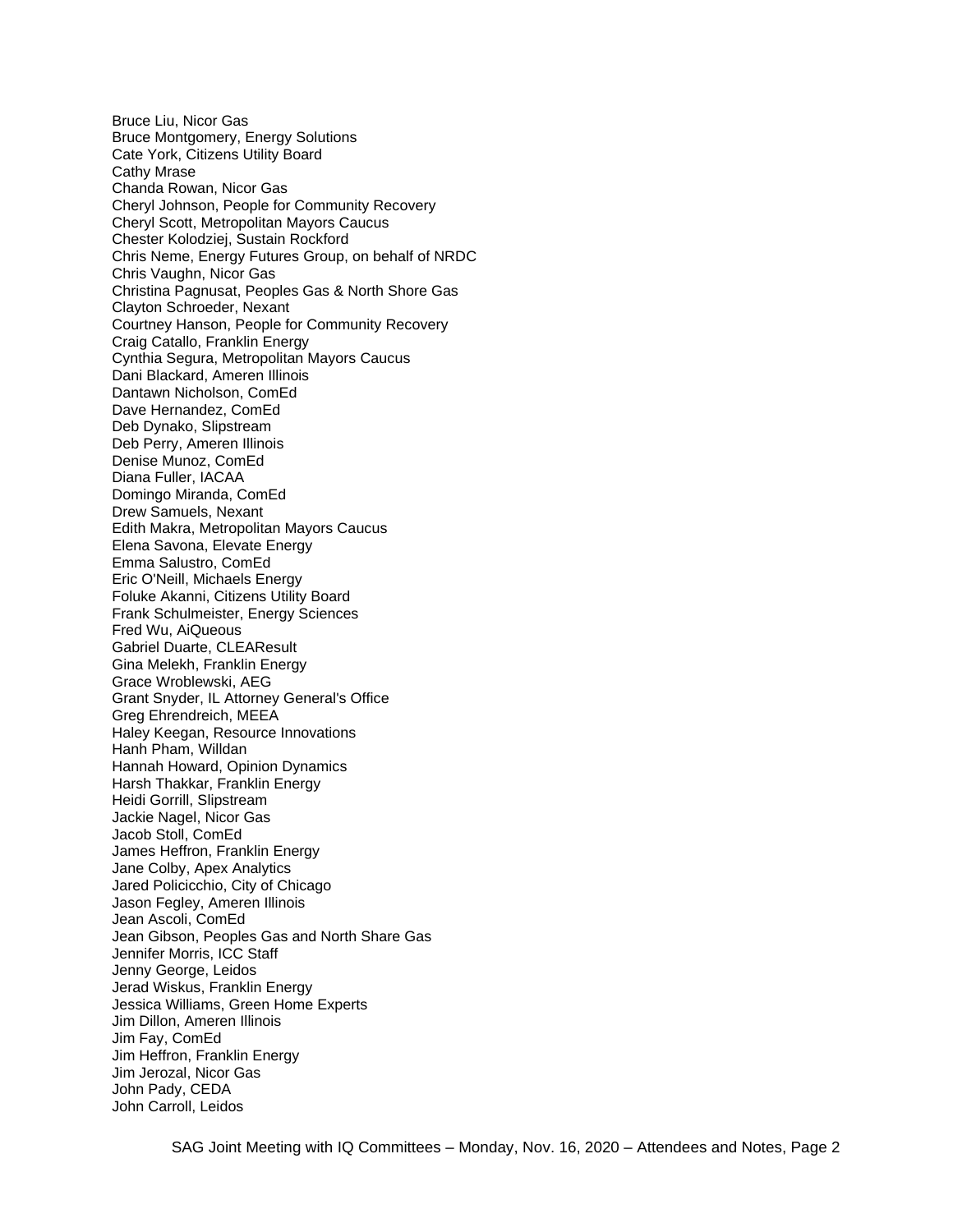John Lavallee, Leidos Jon Gordon, Enervee Jonathan Kleinman, AiQueous Jordan Berman-Cutler, ComEd Julia Friedman, Oracle Julie Hollensbe, ComEd Kalee Whitehouse, VEIC (TRM Administrator) Karen Lusson, National Consumer Law Center Katherine Elmore, Community Investment Corp. Kathia Benitez, Franklin Energy Kelly Gunn, ComEd Kevin Dick, Delta Institute Kevin Grabner, Guidehouse Koby Bailey, Peoples Gas & North Shore Gas Kristen Kalaman, Resource Innovations Kristol Simms, Ameren Illinois LaJuana Garrett, Nicor Gas Lalita Kalita, ComEd Lamisa Chowdhury, NRDC Lance Escue, Ameren Illinois Larry Dawson, IACAA Laura Goldberg, NRDC Lauren Casentini, Resource Innovations Lauren Gage, Apex Analytics Lawrence Kotewa, Elevate Energy Leanne DeMar, Nicor Gas Lisa Miranda, Rebuilding Together Lorelei Obermeyer, CLEAResult Madeline Caldwell, CLEAResult Mallory Audo, Leidos Maria Onesto Moran, Green Home Experts Mark DeMonte, Whitt Sturtevant, on behalf of Ameren IL Mark Johnson, Steptoe & Johnson, on behalf of ComEd Mark Milby, ComEd Mark Szczygiel, Nicor Gas Marsha Belcher, Community Action Partnership of Lake County Mary Ellen Guest, Chicago Bungalow Association Mary Johnson, Resource Innovations Matt Armstrong, Ameren Illinois Maurice Kaiser, Honeywell Michael Frischmann, Ecometric Consulting Michael Pittman, Ameren Illinois Mike King, Nicor Gas Molly Lunn, ComEd Naomi Davis, Blacks in Green Nate Baer, Staples Energy Nick Dreher, MEEA Noelle Gilbreath, Community Investment Corp. Omayra Garcia, Peoples Gas & North Shore Gas Patricia Plympton, Guidehouse Peter Brown, Lighting Transitions Philip Mosenthal, Optimal Energy, on behalf of IL Attorney General's Office Ramandeep Singh, ICF Randy Gunn, Guidehouse Randy Opdyke, Nicor Gas Rebecca McNish, ComEd Rick Tonielli, ComEd Rob Neumann, Guidehouse Ryan Kroll, Driftless Energy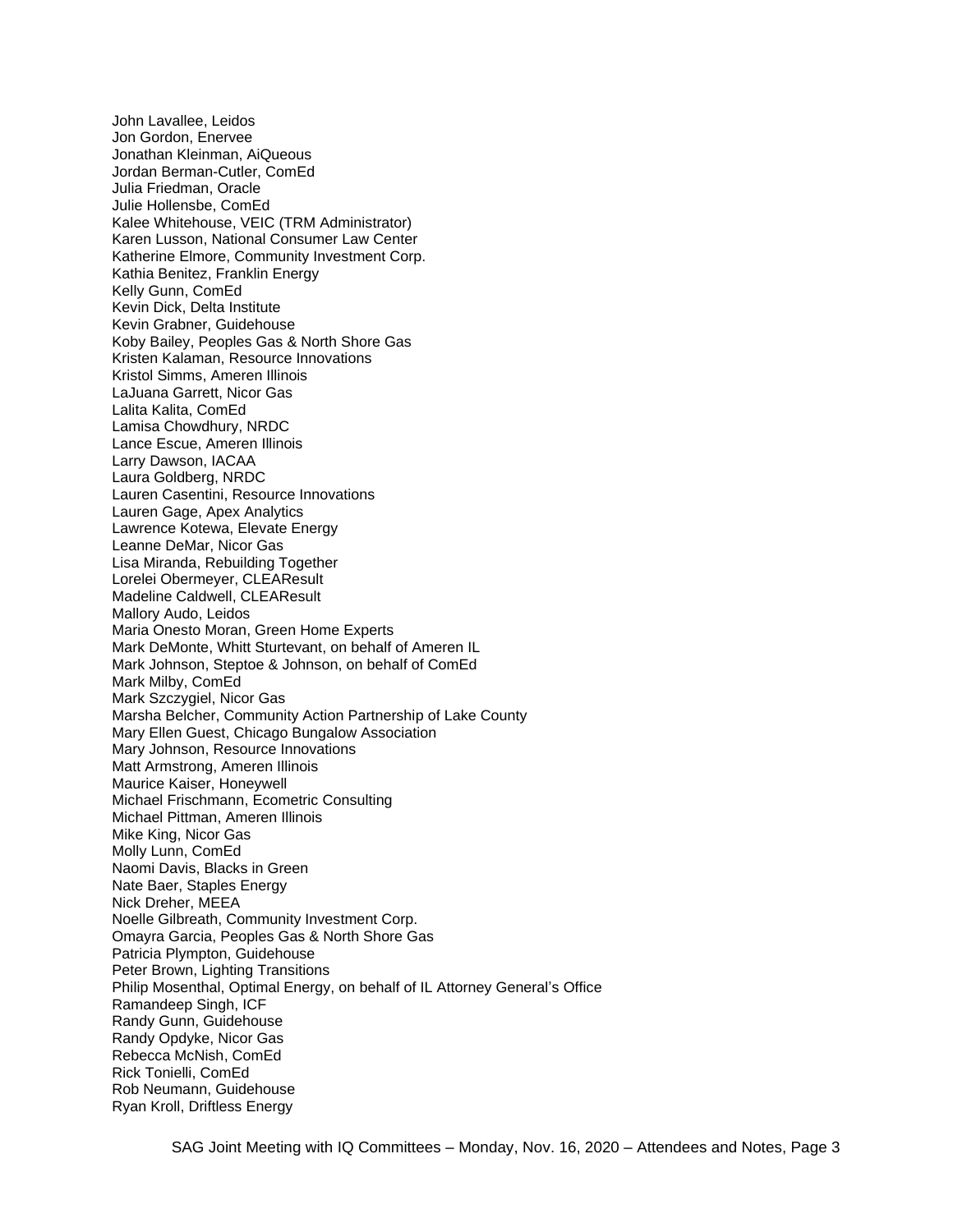Salina Colon, CEDA Sam Dent, VEIC (TRM Administrator) Sam Stahl, Ameren Illinois Scott Fotre, CMC Energy Scott Marner Scott Yee, Resource Innovations Sharon Louis Sharon Sy Lewis, Meadows Eastside CBO Shelita Wellmaker, Ameren Illinois Sophie Berne, Guidehouse Stacey Paradis, MEEA Steve Green, Oracle Tamaira Jackson, Ameren Illinois Ted Weaver, First Tracks Consulting, on behalf of Nicor Gas Thomas Drea, Ameren Illinois Tim Melloch, Future Energy Enterprises Tisha Burnside, Resource Innovations Tyler Barron, Environmental Law & Policy Center Victoria Nielsen, AEG Vincent Gutierrez, ComEd William Davis, Bronzeville Community Development Partnership Yami Newell, Elevate Energy Zach Froio, AEG Zach Ross, Opinion Dynamics Zenia Montero Chang, ICF

#### **Meeting Notes**

Follow-up is indicated in red within the notes.

#### **Opening & Introductions**

Celia Johnson, SAG Facilitator; Molly Lunn, ComEd; Annette Beitel, Future Energy Enterprises

**Meeting purpose:** The purpose of the Nov. 16-17 meetings is to discuss initial feedback on preliminary draft EE portfolios for 2022-2025, presented by Illinois utilities during the Oct. 26-27 meetings.

- Today's meeting will start with a focus on income qualified feedback for all utilities. Then we will discuss utility-specific, non-income qualified feedback. After the 2-day meeting this week, discussions and negotiations will be ongoing.
- Everyone should feel free to share feedback during the meeting.
- Goal is for conceptual agreement to be reached with negotiating parties by January 15, to finalize stipulated agreements with utilities by end of January. Utilities file EE Plans with the ICC on or before March 1, as required by statute.
- *Molly Lunn, Introduction to IQ North Committee:* We will work with the IQ North Committee to set up small group conversations to discuss feedback today. Excited to continue having conversations.
- *Annette Beitel, Introduction to IQ South Committee:* As stated in previous Oct meetings, we have Executive Directors from CBOs and CAAs that would like to approach feedback differently. We are meeting on November 30, where CBO and CAAs will present feedback on plans. Utility responses will be shared in real time.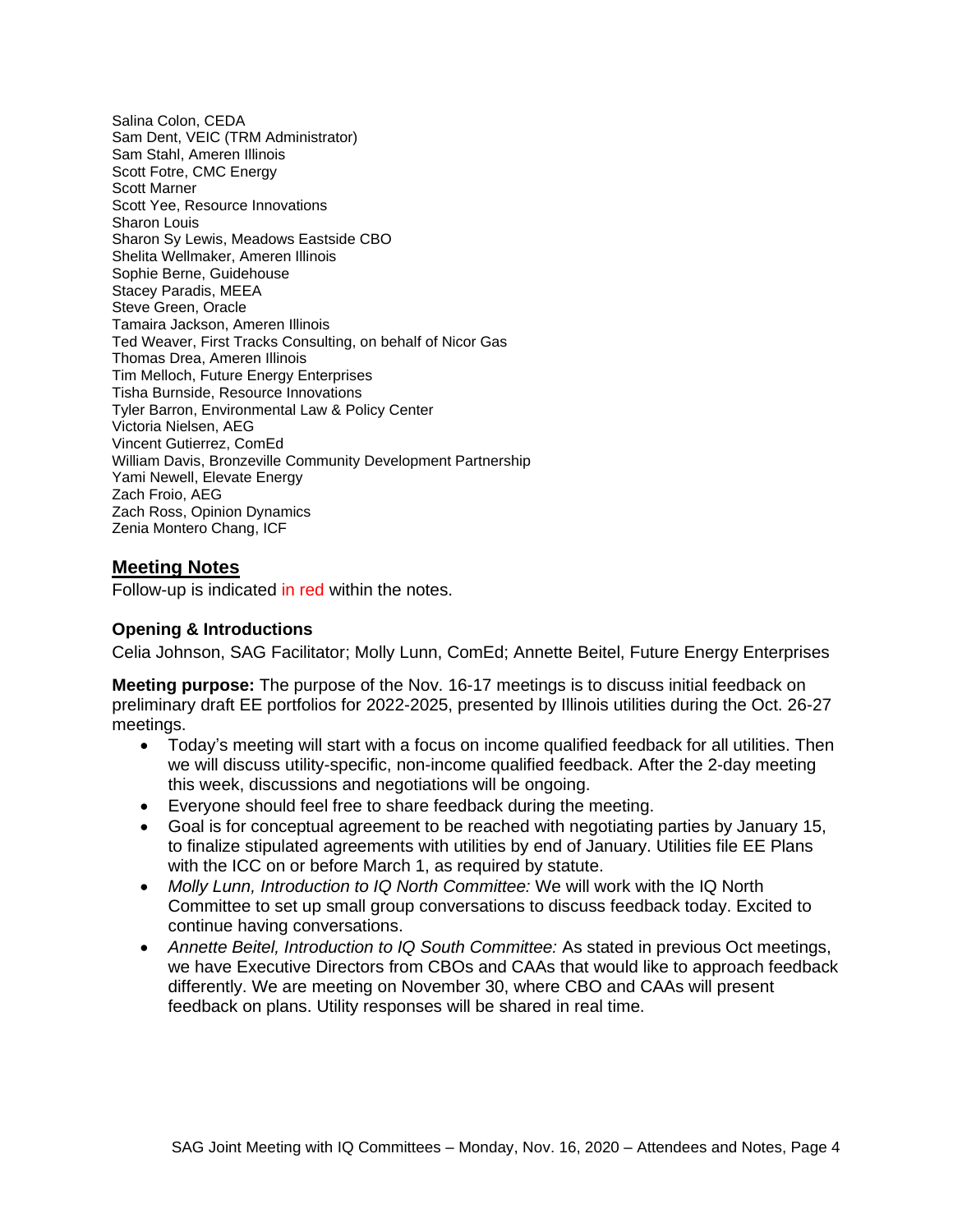## **IQ South Advisory Committee: Next Steps on CBO and CAA Feedback**

## *Annette Beitel, Future Energy Enterprises, IQ South Advisory Committee*

- As I mentioned in the last SAG meeting, we had several small group meetings with directors of organizations, both CAAs and CBOs from Nicor and Ameren territories. Subsequently, we received feedback – limit meetings to 2 hours. Also, it was important that they present feedback and receive immediate utility response and discussion. There will be a separate IQ-S meeting in late November, including small group breakouts. We will limit invitees so we have an intimate group. These will include non-financially interested stakeholders, implementers, CBOS, CAAs and utilities.
- When we hosted small group meetings, we asked for feedback on goals of portfolio and ideas from SAG planning process, including both North and South ideas. A lot of the ideas from the SAG process were well received by CBOs and CAAs. IQ-N idea, porch light program, was very popular.
- Final thought: Collaboration is key. Ameren and Nicor are guided by input from CBOs and CAAs. Hopefully non-financially interested parties see the feedback as being primarily important.

## **Feedback from Metropolitan Mayor's Caucus: Municipal Pathways for IQ Program Delivery**

## *Edith Makra and Cynthia Seguro, Metropolitan Mayors Caucus*

- Presenting feedback on municipal pathways for IQ delivery northern IL utilities
- Municipalities can offer impactful communication channels. Plan 6 does not leverage this capability. Municipalities should play a role in facilitating outreach to income IQ communities. For example, municipalities can integrate IQ program component to public engagement programs. Every community is a member of the Metro Mayor's Caucus.
- Caucus also leads the largest sustainability collaborative in the region, the Greenest Region Compact. 132 municipalities have endorsed the Greenest Region Compact. There is a lot of interest and opportunity at the municipal level to integrate energy efficiency programming.
- When discussing optimizing impact and programming it's helpful to understand gap in delivery and how they're being tracked. Likely, Mayors' offices will have channels to address gaps. Citizens sustainability commissions are an opportunity, they function like CBOs. Often, commissions act in similar capability as CBOs. They offer accountability and accessibility.
- Example: City of Elgin Sustainability Commission. Involved in overseeing sustainability action plan, knowledge center, community educational events to engage residents. When looking through CBOs active in IQ North, strong majority are based in city and Mayor's Caucus is able to reach them. Particularly the income qualified communities within the suburbs of Chicago.
- There are a lot of communication channels that municipalities have that aren't being used here.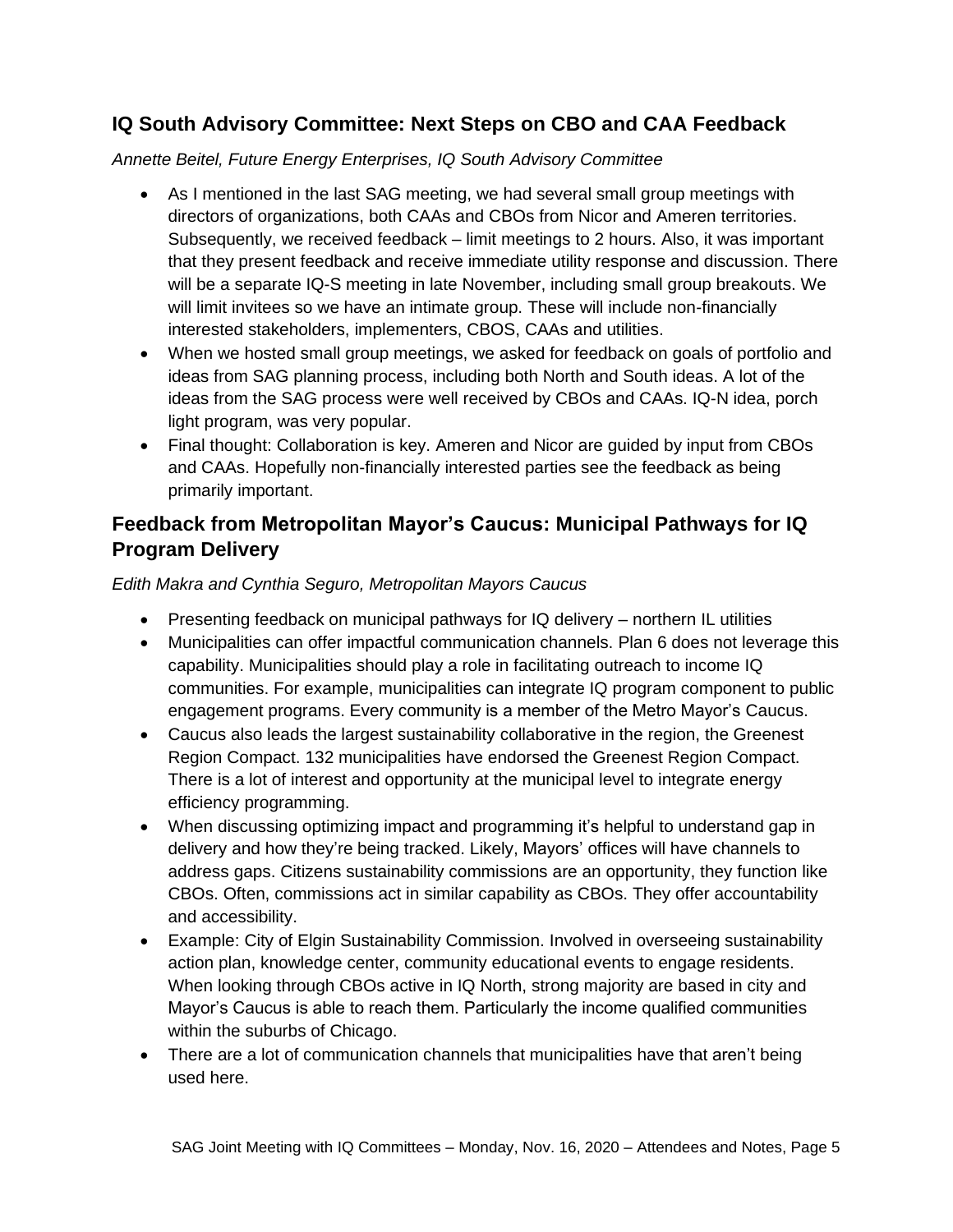• The municipalities have a lot of experience with EE delivery in public sector. Untapped potential to reach residents, and this caucus serves over 8 mil residents.

# **Feedback from Energy Efficiency For All (EEFA)**

Laura Goldberg, NRDC; Cheryl Johnson, People for Community Recovery; Katie Elmore, Community Investment Corporation; Foluke Akanni, Citizens Utility Board

• [Laura Goldberg]: IL EEFA is a part of a larger national project, with 12 coalition partners. We are focused on increasing EE and renewable energy, water in affordable MF housing. Focused here so under served BIPOC communities, marginalized, can benefit equitably from advantages of EE. Focused on MF because this is typically an underserved sector. Some research put here in our background. MF units typically get 4- 5 less features than other types of housing. Ensure that MF building owners and renters have access – preserve affordable housing, reduce cost of living and health.

## **Overarching Feedback on IQ Sector from EEFA**

- [Cheryl Johnson]: Concerned about the workforce development piece. Critical to success of the IQ programs. We have an energy burden. In order to get community understanding of EE goals, provide edu and training to have a workforce development piece. BIPOC communities tend to be at a disadvantage and workforce must come with wraparound services.
	- $\circ$  Stipends, childcare, transportation, and other critical needs that may arise. Once you get into the workforce, people tend to have more interest seeing folks in their own community working on clean energy.
	- $\circ$  EE needs to be the first type of training. Not only the consumption of energy, but also to deal with infrastructure. We need to have the ability to intercept other trades outside electrical to make EE possible for the infrastructure issues. Wx helps, but doesn't give struggling communities the full suite of benefits.
	- o Our community isn't fully aware of EE because of other survival priorities. If we can show communities what it means to be efficient and what the benefits are.

*[Kristol Simms] When the utilities have job opportunities available on program, can you think of the best way to communicate these opportunities to communities?*

*[Cheryl Johnson] Advertisement in the community, but also network with CBOs in the vicinity to do the outreach and recruitment of folks. Communities are dealing with trust issues with utility. Relationship has been mostly financially related.*

*[Molly Lunn] It sounds like workforce training for folks in your community and similar communities. To do the outreach and more project-based work?*

*[Cheryl Johnson] Look at the CBOs doing outreach for recruitment of training. We can do the assessment and find the best qualified fit and connect them to appropriate program.* 

• [Laura Goldberg]: We are happy to see interest from utilities in stronger workforce development practices. Looking for more detail and working out next steps. Interest in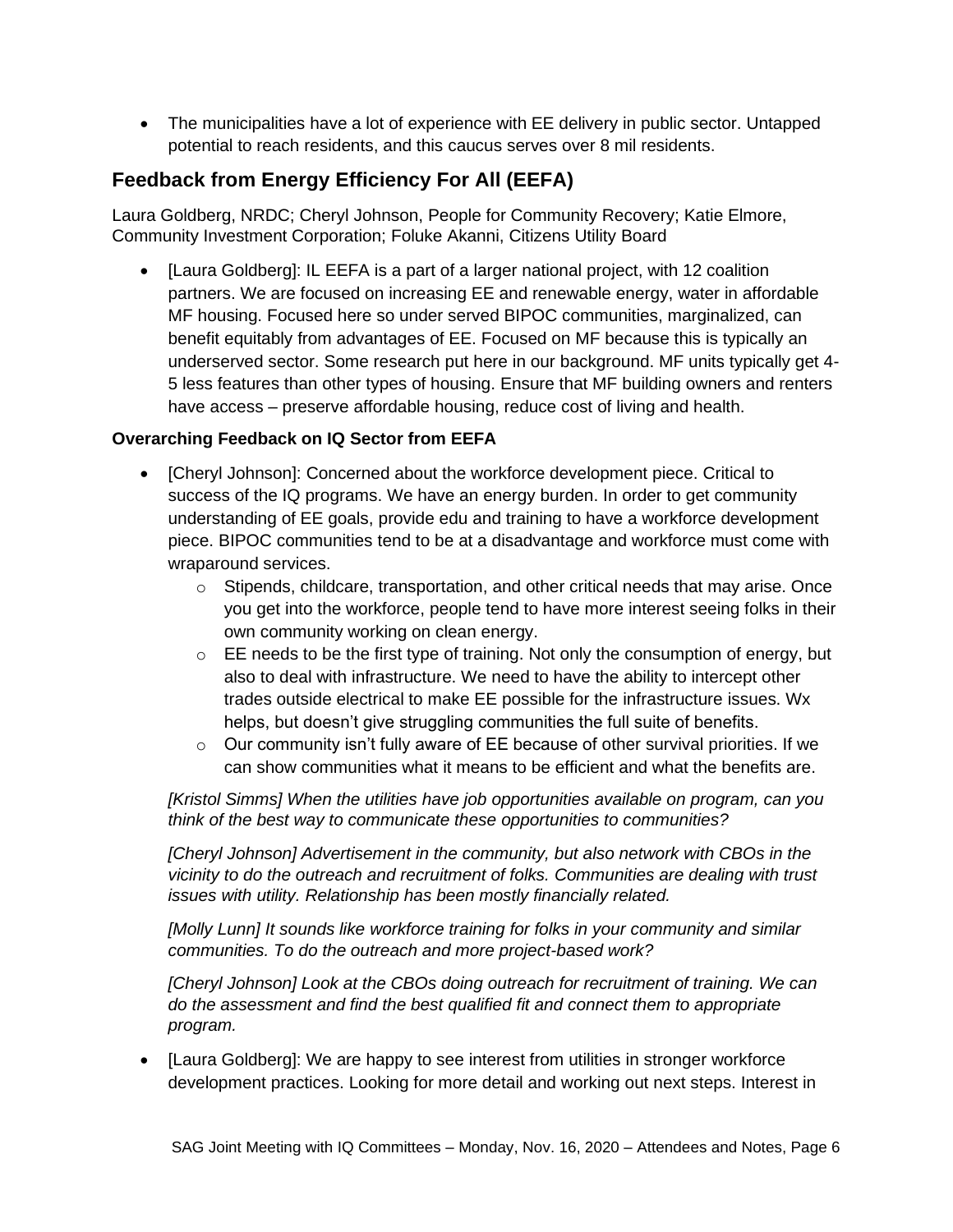having a SAG/IQ joint workgroup on equitable hiring and workforce development. These are ongoing conversations.

- For NRDC, NCLC and BIG proposal on equity hiring [through SAG Planning Process], we outlined format of the recent equity workforce meeting (SAG/IQ), held recently, and we should continue to bring experts to the table to have best practices come to light.
- [Karen Lusson] We want to acknowledge Ameren's leadership in building more equity in the workforce. Serves as a good example for other utilities. Going forward, we would like to see a specific plan in place, through the MT budget, that includes a separate program budget to create a workforce development program, ensuring minority contractors are aware of opportunities. Also, review tier 1 and tier 2 contracts to be available for minority contractors. More transparency in negotiations with how utilities produce these contracts. The utilities should work with stakeholders, percentage points awards, to ensure diverse contractors are not shut out. Develop more local, Black and Brownowned businesses. Create an even playing field. We think there needs to be, as one contractor mentioned, a continuum of care – mentoring, expected growth, understanding that there will be growth over the 4-year plan period. The workforce development plan should not be overseen by a potential competitor. We think it's important that diverse contracts are one with utilities, as opposed to with a contractor – in some instances, contracts are with competitors. Finally, we think progress on minority contracting hiring and workforce development should be tracked and evaluated by a separate evaluator outside portfolio evaluation – an expert in work force development evaluation. Interested in talking more about this.
- We want to acknowledge it's difficult for CBOs to be talking to utilities about efficiency in the middle of people getting disconnected. As we get more groups involved, we have to be mindful of the dual faces of the utilities. A lot of people interact with utility when getting disconnected. Energy assistance needs to be paired with energy efficiency programs. We are happy to see utilities say they want to connect these functions. We have to acknowledge that this is a barrier to EE.
- We would love to figure out better ways to measure utility affordability. We know that a lot of utility presentations did not get to this level of detail, but figuring out ways to report and track energy burden affordability, etc.
- Connections with low income solar: We know these programs are another resource for IQ communities. Referrals between IQ EE programs and Solar For All. Beneficial to both programs. Adding solar feasibility to energy audit; R&D pilot with LI solar for all.

*[Kristol Simms] Do you have examples of where LI solar activity is occurring with other utility companies?*

*[Laura Goldberg] We explore these in our ICC Notice of Inquiry on affordability comments; will follow-up.*

*[Jennifer Morris] An ICC report on the affordability Notice of Inquiry is expected at the end of this year. If there are items related to EE, it may make sense for SAG to address,*

*[Kristol Simms] On tiered contracting, it would be helpful for us to understand the perceived benefits of a vendor being tier 1 vs tier 2, because sometimes, from a utility*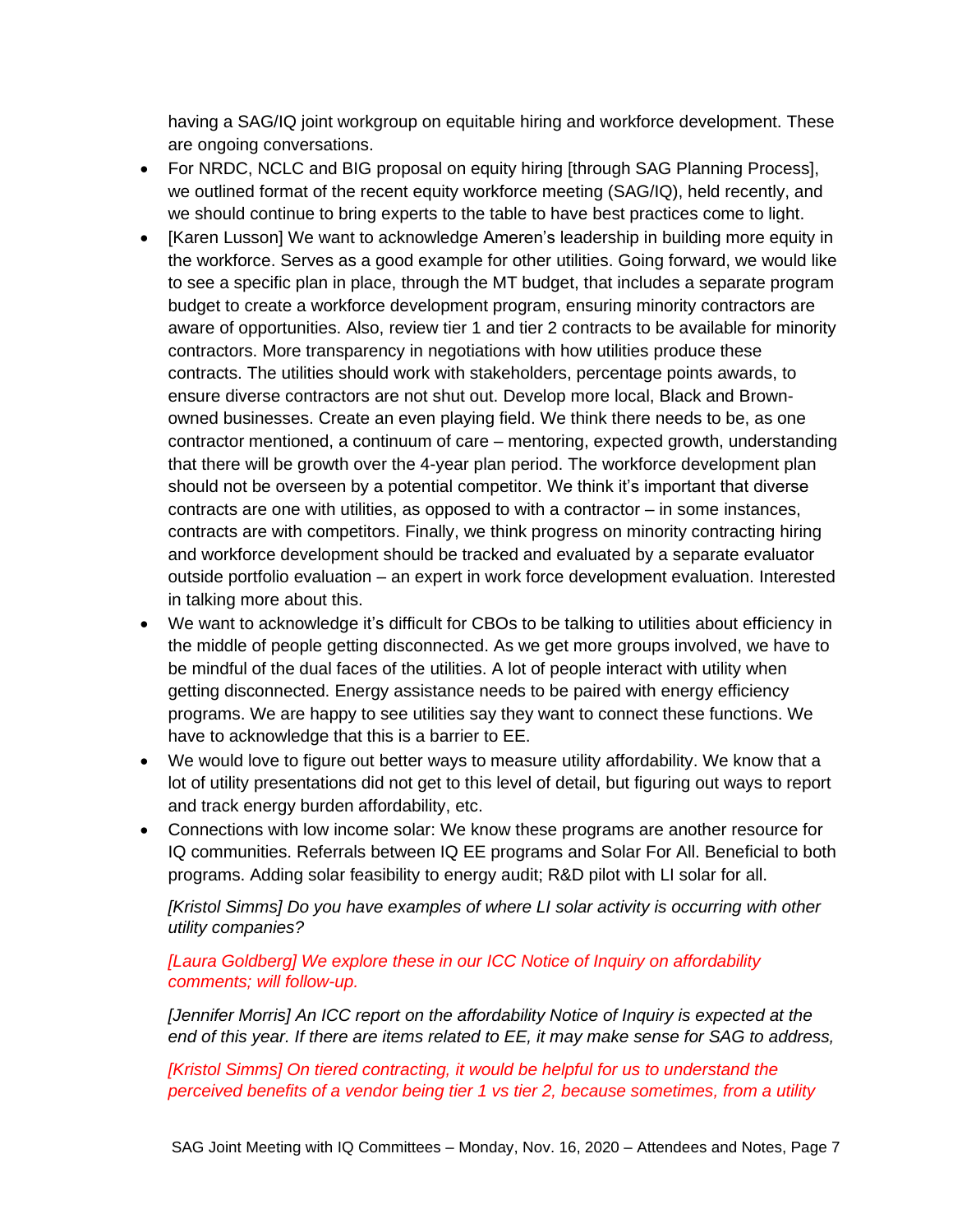*perspective, it's a benefit for the vendor to be tier 2 vs tier 1. We want to clear up what the benefits are for being a vendor at various tiers.* 

#### **IQ Multi-Family Feedback: High Level Overview**

- Program Budgets: Comparison between this plan budget and last plan. Are there projected units/buildings serve yet within these budgets?
- True one stop shop
- Ensure correct placement of customers in correct IQ track.
- Co-delivery. Ensure that programs are jointly delivered wherever possible. Disclose where this is happening and where the challenges are.
- 2-3 flats
- Health and Safety
- Reporting better understand reporting and data collection for IQ and IQ MF programs.

## **MF Feedback for Ameren Illinois**

- We're glad to see Ameren's commitment to the one-stop-shop approach. We want to ensure the definition aligns with best practices of a one stop shop. This means ensuring robust incentives and savings.
- We saw Ameren's projected IQ savings are low and we want to understand why. What programs are included and at what rebate levels?
- NRDC submitted a proposal about increasing budget for MF. The proposed \$2 million may not be sufficient for deep investment in IQ MF.

## **MF Feedback for ComEd**

- We took note of the section on IQ targeting and we would like more clarity on what this means. Does this reflect a different eligibility or more targeted delivery? We want to make sure that the agreed upon eligibility in policy manual is still used. Changes to eligibly criteria proposed.
- Same area of plan shifting residential EE budget to IQ what will trigger this and what will that look like? Need clarity.
- Pleased to hear that ComEd acknowledges some participants are routed to MR instead of IE. Avoid miscategorized customers so they get the right incentive.
- Health and Safety we need more information on whether we'll be able to expand funding under these programs and what that'll look like.
- Connection between energy assistance and energy efficiency, credit and collection. We'll need more data collection and analysis to understand how EE is impacted affordability. We see EE as a tool for preserving AMF.
- We want to make sure we have robust joint deliver with PG/NSG and Nicor. I've heard we run out of gas funding sometimes, so we'd like to hear more about where the shortcomings are in joint delivery.
- Overall, we're pleased to see ComEd's commitment to IQ spending and considerable proposed increase.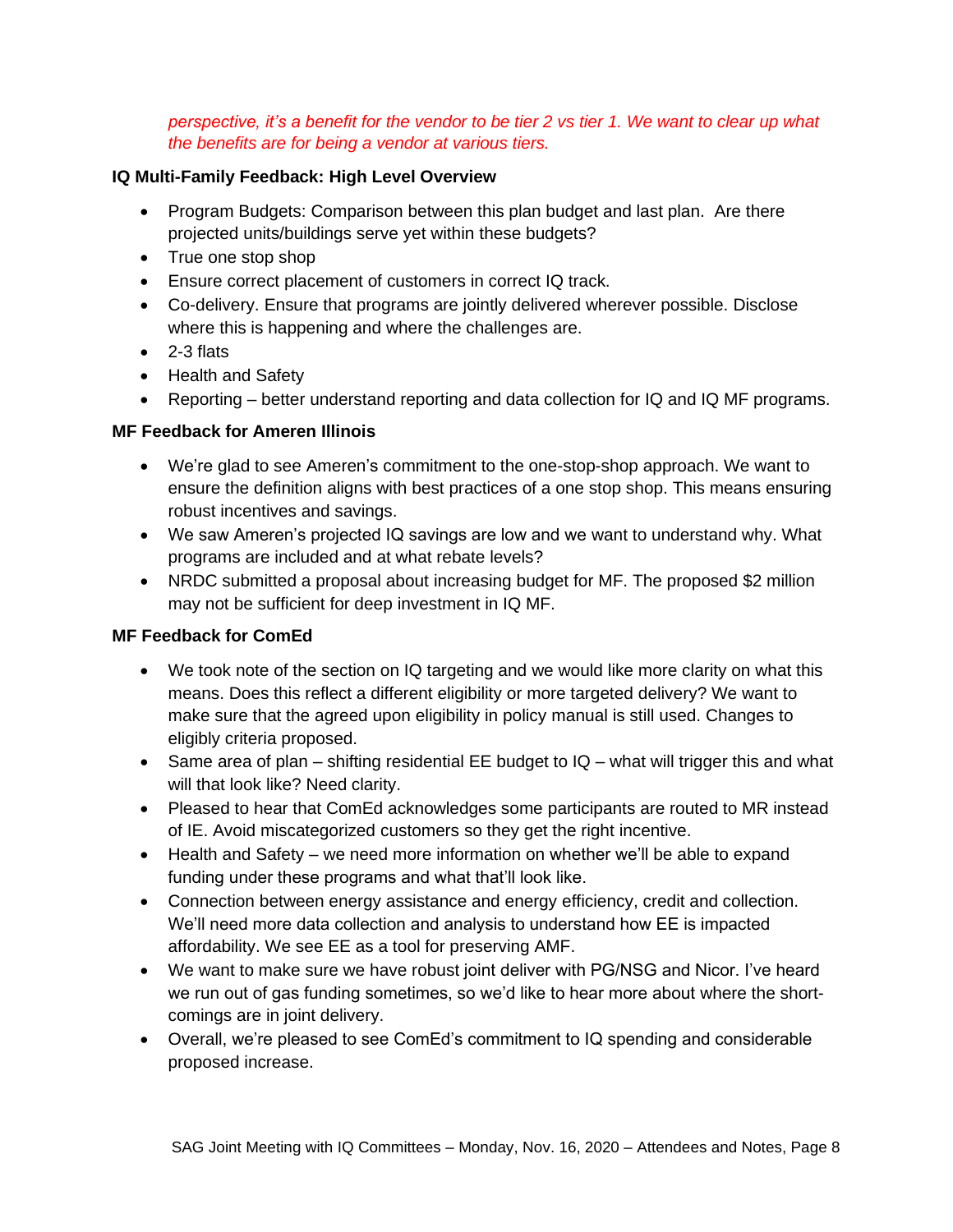*[Molly Lunn] We should have more conversation on targeting vs eligibility. We have a limited amount of funding, even though we're increasing the IQ MF budget. We want to better serve our lowest income customers. Those on the higher end may not get as deep an offering as those in most need. We don't want to turn people away at all, but we are talking about moving beyond just targeting, we want to have the eligibility for IQ portion be a higher level of income eligibility because we want to make sure the deepest retrofits are going to those who need it the most. Interested in following up.*

*[Karen Lusson] Do you have a set percentage or AMI figure or FPL in mind where you would end cost-free incentives? At what point would there be co-pays?*

*[Molly Lunn] We have not established a similar threshold for SF as MF. It would be less about changing the percent income an actual customer eligibility, policy manual allows us to work in zip code (50% of residents in zip need to be below 80% AMI) and we discussed 60%, so we're targeting specific areas. That doesn't mean customers in the 50% and below, would be served in market rate. And if they met the IHWAP criteria, that could work too. One option would be to focus on customers in certain zip codes.* 

*[Laura Goldberg] The main concern is that we know there's a lot of naturally occurring affordable MF housing. Ensuring that buildings don't get lost in shuffle, but we agree with the intent and want to discuss more.* 

*[Cate York] Understand the desire to target the households with most need, is there any way to provide more insight into the contractor incentive and contractors on competing programs? Any way to address this on the contractor level?*

*[Molly] I think that's part of what we're hoping to address. I don't think addressing through contractors alone will address where we're seeing low participation in LI program. In LI program, we're seeing that participants are not in the highest need areas. Could be due to health and safety issues. Open to discussing more.* 

#### **MF Feedback for Nicor Gas**

- IQ Funding: Need clarity on funding levels. NRDC had a proposal of 30% of IQ going to MF. And how does the current budget compare to the proposed budget?
- Program design: More detail on design of MF program.
- Healthy homes: Happy to see this mentioned. Hope to ensure MF is included.
- Co-delivery: Interested in better understanding co-delivery with Ameren and ComEd

#### **MF Feedback for PG/NSG**

- Similar feedback as for Nicor.
- Clarity on funding levels for IQ MF.
- Clarity on co-delivery activity with ComEd and program design for IQ MF.

## **Feedback on Income Qualified Programs (All Utilities)**

*Non-Financially Interested Parties*

*Phil Mosenthal, Optimal Energy, on behalf of the IL AG's Office, and other interested parties*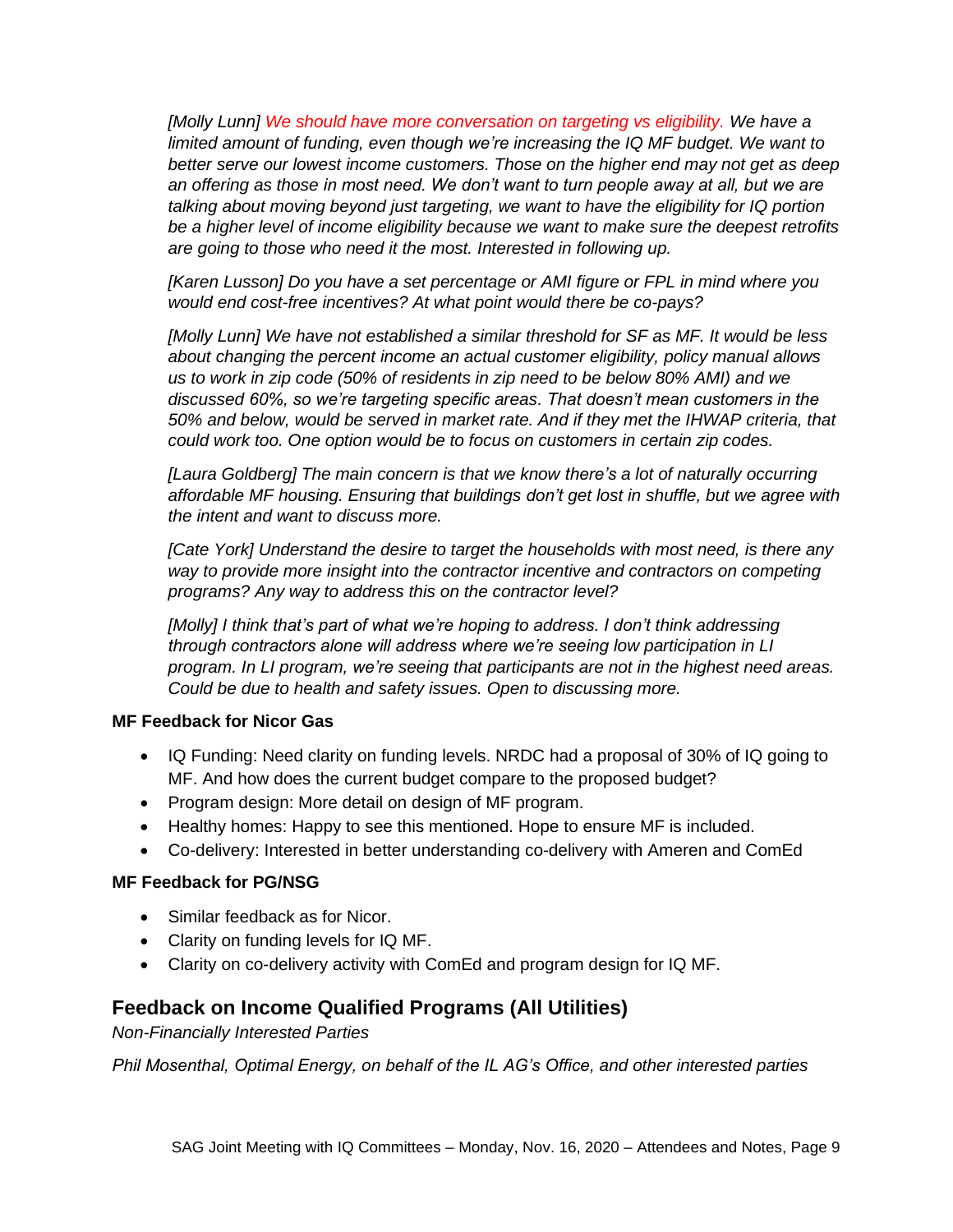- Presenting on behalf of non-financially interested parties, including NRDC, CUB, NCLC, AG office and City of Chicago.
- This is high-level feedback
- We haven't delved into all details and we haven't viewed all the batch files, so we expect to have other comments.
- There are some points that will be discussed that don't have full backing from all parties represented today, but these are broad comments.

## **IQ Suggestions Across All Utilities**

- We're supportive of efforts to increase budgets, with increased focus on whole building and IQ work. Despite this, we're still interested in seeing more budget for IQ, given the need.
- We want to see an equitable distribution of SF and MF, mirroring service territories.
- We would like to see all programs that can be joint be delivered jointly. By this we mean the single point of contact, one-stop-shop approach. They should be bringing all efficiency service opportunities. Joint contracting is one method. This doesn't really apply to the braided programs, like IHWAP.
- Would like to see maximum braiding of programs with IHWAP.
	- $\circ$  We haven't defined a specific target budget for each utility, we need to better understand this. There have been concerns with the ability for CAAs to ramp up, but we want to see more coordination.
	- $\circ$  [Annette Beitel] Views on increasing budget we've had many discussions with CBOs and CAAs, who've contributed their views. This includes increased IQ budgets and other goals for IQ funds. They are also interested in having other issues addressed, like health and safety. Coordinating with CAAs is happening within IQ South Committee.
	- $\circ$  [Molly Lunn] Agreed on more engagement needed [for IQ North] with CAAs and CBOs on their capacity and capabilities. This is why we're engaging one-on-one meetings with CBOs and CAAs, and hopefully this will lead to fruitful conversations leading up to the implementation of plan 6.
- [Karen Lusson] Would like to see utilities working directly with Community Action Agencies on budgeting, etc.
	- $\circ$  [Karen Lusson] What we've seen in the past is the utility only programs are not as comprehensive as the braided program. We would like to diminish confusion. Make sure that if there's going to be utility only Wx, it should mirror the state program.
- Would like to see all cost-effective measures in a building that utilities are working in  $$ as opposed to touching as many customers as possible. Although this shouldn't change priority for reaching more customer, but means more emphasis on whole home measures, and less home energy reports and kits.
- Ensure MF is fully funded with a single point of contact, considering the challenges between building owners.
- In at least one utility, we saw a decrease in public housing budget, and we'd like clarity on why this was decreased.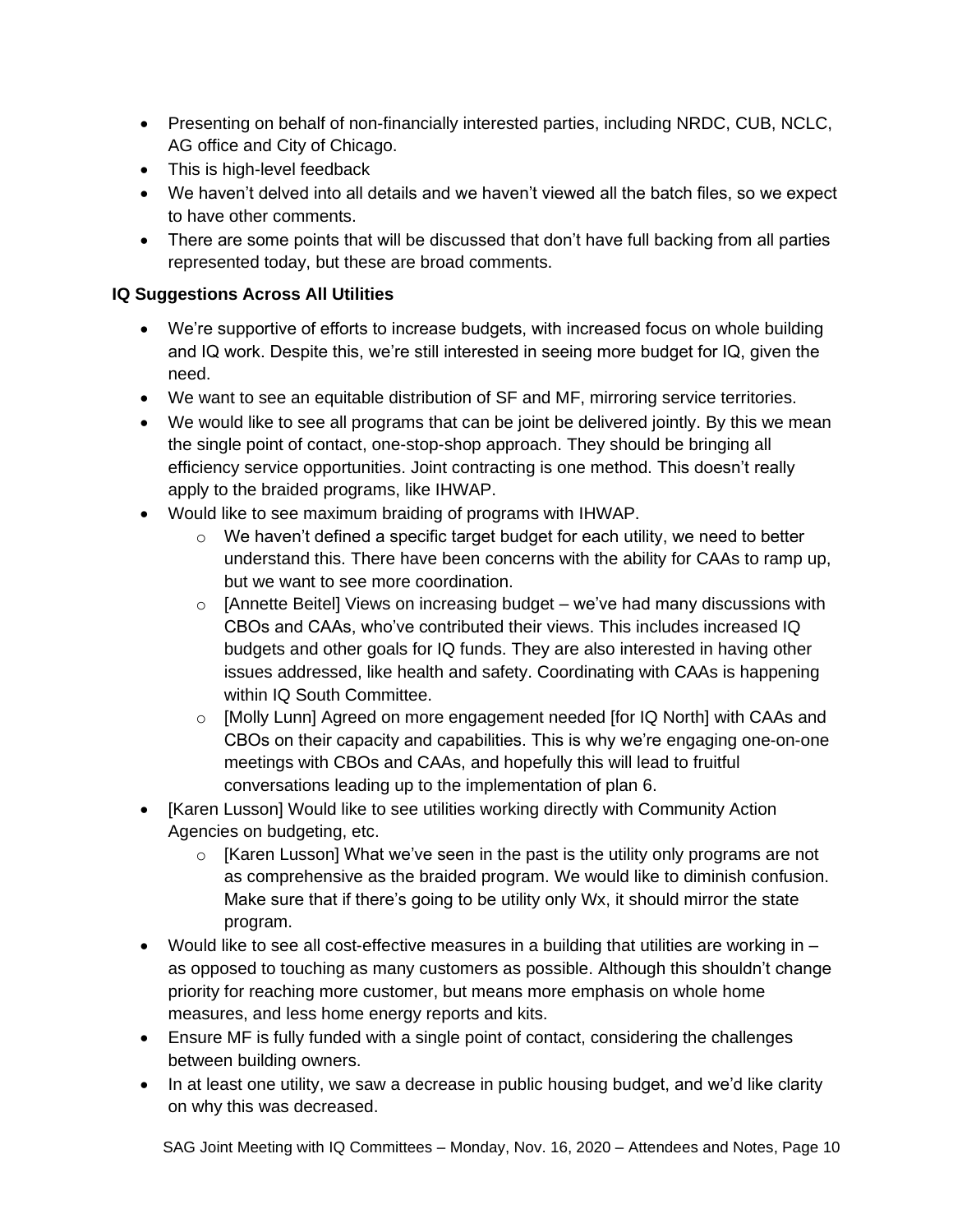- Ameren IL is interested in understanding the suggestion to reduce kits. CBOs and CAAs see kits as an opportunity to connect with their customers and communities.
- [Karen Lusson] As we've mentioned, the programs will benefit, and more customers will benefit, if those delivering programs are closest to the communities are being served. Connect with energy affordability data we have.
- We support targeting those most in need. But we don't want to restrict eligibility to only those customers. We need more clarity on ComEd's approach to targeting.
- Focus on areas with high energy burden, high arrearages and disconnection rates.
- [Karen Lusson] We now have the data, utilities are required to file monthly data on disconnections, deferred payment arrangements and deposits. We're seeing that the EE department can no longer operate in a silo, and not have an understanding on the ground of who's being disconnected. We are pursuing minimizing disconnection and decreasing energy burden, and that has to be the mission of energy efficiency. If there are disconnections happening, it's difficult to engage customers. We can't separate the two missions of assistance and efficiency.
	- o Ameren Illinois to follow-up on actions to connect EE and disconnections.
	- $\circ$  [Emma Salustra] There were questions raised at IQ-N Committee meeting. ComEd has not been disconnecting people identified as low-income throughout this pandemic. No one receiving LIHEAP or PIPP have been disconnected.
	- o [Aimee English] Concerns about disconnection weave their way into CBOs and CAAs you're trying to work with. It's a barrier to EE.
- Third Party Programs: A provision in FEJA for electric utilities. ComEd made a comment about having a high number in current program. Now they're interested in focusing, narrowing down. Concern's around stifling creativity and innovation – the point is to see innovation from the market. We'd like to see community based approached to serving SF and MF IQ.
	- $\circ$  R&D tends to be more research and pilot oriented, whereas 3<sup>rd</sup> party programs can be more full-scale.
- We support competitive bidding for implantation contracts, increased focus on diverse and community-based contractors.
- Greater targeting of electric resistance heating for conversion to heat pumps. Electric resistance is expensive and common in IQ buildings. Also, this would be an opportunity in growing contractor understanding of installing heat pumps.
- Allocate a portion of R&D funds to go to the IQ sector programs.
- Gas utilities should shift some R&D and MT funds to IQ programs and diverse hiring goals.
- Also, less emphasis on large gas equipment and more on building shell improvements.

*[Naomi Davis] We have a special interest in heat pumps. We have a special interest in fuel switching and the role of CBOs in climate change. In support of the changes recommended in the policy and practices on the ComEd side and the trade ally side, as well as manufacturing and other 3rd party vendors.*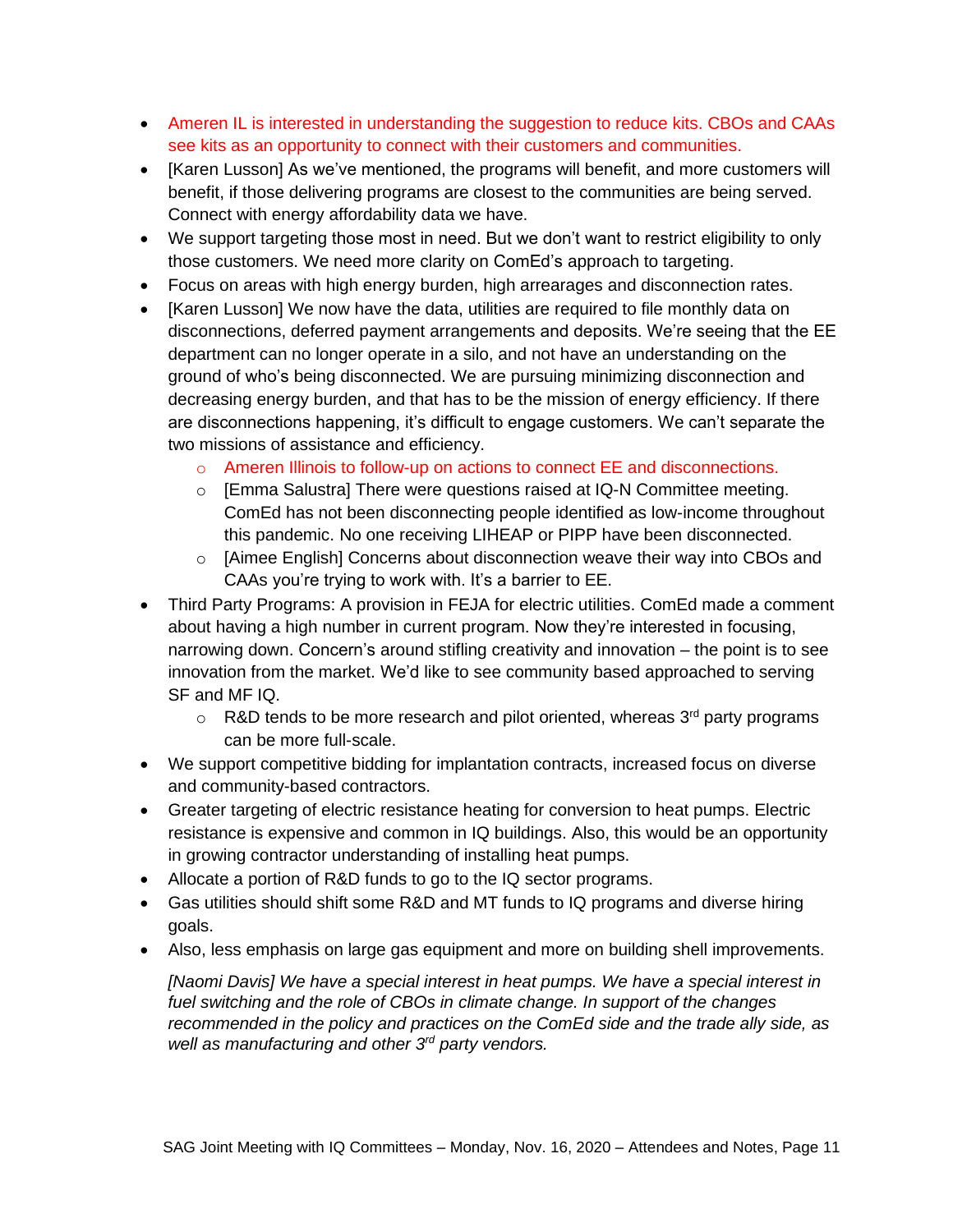*[Jim Jerozal] Clarification about heat pumps. Phil, is this comment suggesting that the group is focused on converting only electric resistance buildings to heat pumps? And Naomi, are you suggested converting gas customers to electricity?*

*[Naomi Davis] Yes. Interested in how communities are benefited specifically, how community residents can understand this transaction, and how this new economy that we are encouraging in our own communities. What does that implementation look like? Capacity building and neighborhood-based businesses. But we have a lot of education and system wide changes that many of us think are fundamental before driving more business to electric utilities.* 

*[Phil Mosenthal] The bullet specifically is not referring to fuel switching. Not sure if I can affirmatively state that all parties represented here are in full agreement with electrification and fuel switching. There may be challenges right now where it may not be cost effective. But this is a future likely we'll see, and there's more work to be done to bring prices down and ensure that service providers know how o install them. And resistance heating is an opportunity to begin this.* 

*[Chris Neme] We know from the work with Ameren, and ComEd, that in the IQ MF sector, there is a lot of inefficient electric resistance heat, especially in Ameren's territory. The single biggest thing you can do to help these customers with their bills would be to displace as much resistance heat with heat pumps. And we can learn a lot in the process.* 

*[Jim Jerozal] Speaking for Nicor Gas – we'd love to have an ongoing conversation on how we collaborate on hybrid strategies in a future that has electrification opportunities, but also, as we start thinking about gas customers, hybrid solutions there too where they make sense.* 

## **Feedback on PG/NSG Preliminary 2022-25 EE Portfolio (Non-IQ)**

*Non-Financially Interested Stakeholders*

*Chris Neme, Energy Futures Group, on behalf of NRDC, and other interested parties*

- These items may not have full consensus from non-financially interested parties.
- While we're proposing things that would require shifting program aspects, we do not support shifts away from IQ resources.
- Primary follow-up questions are indicated in red font in slides.
- With respect to savings goals, we need to do more review of batch files before drawing conclusions on reasonableness. In terms of allocations, wanted to flag that we appreciate the effort to increase the IQ budget, but we want to explore opportunity to shift some C&I budget to residential non-income qualified. With regard to C&I programs, support midstream CFS equip program that all utilities are interested in.
- Main concern is why small Biz DI (direct install) not jointly delivered w/ComEd program. This should maximize costs.
- On residential non-IQ programs, we want to discuss expanding the range of the air sealing pilot at time of jumpstart audit.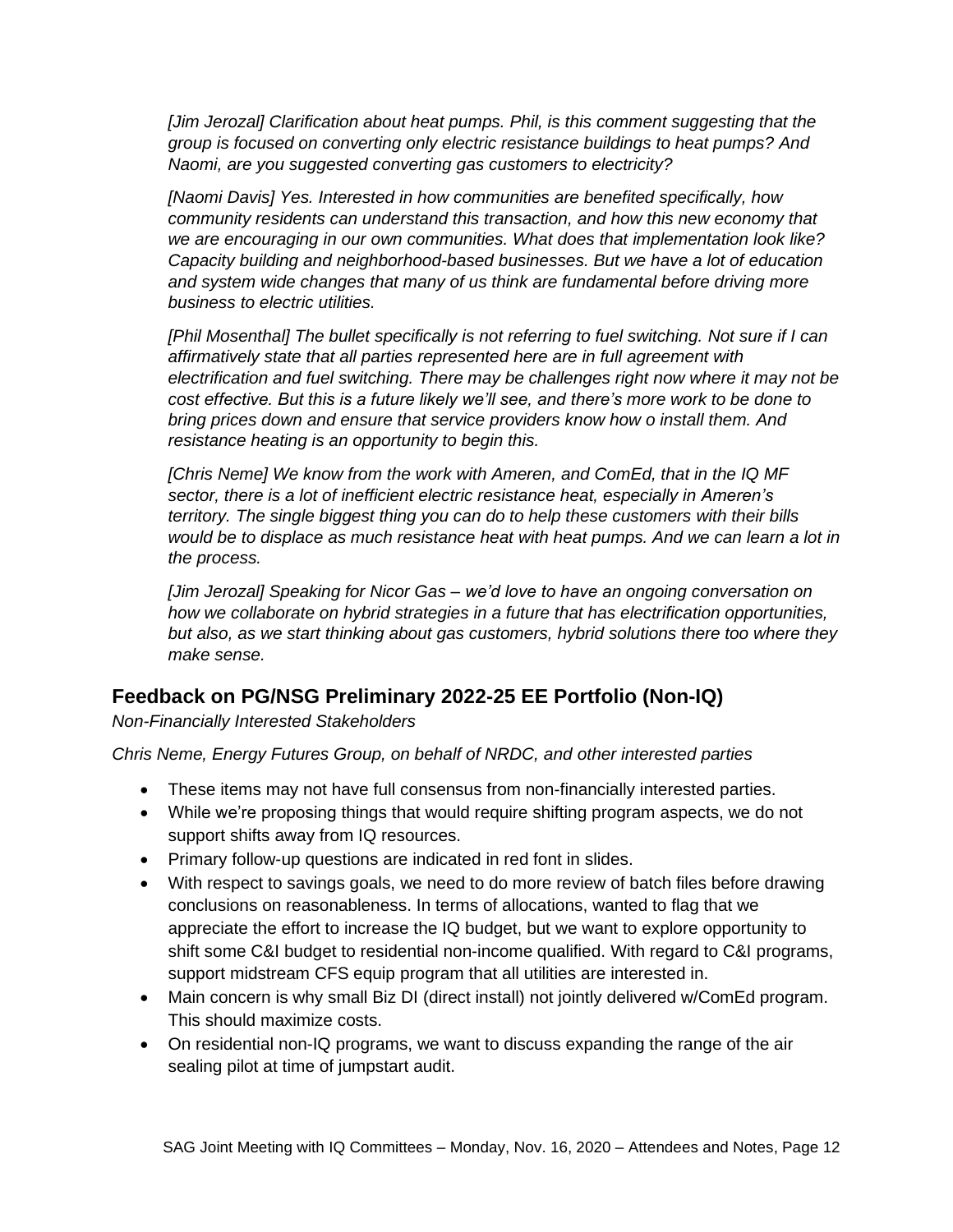- We question the proposed increase in furnace rebates and the fact that rebates for smart thermostats are not joint, in northern Illinois (where possible).
- Pilots
	- $\circ$  Would like to see participation by PG/NSG in the triple-glazed window MT initiative
	- $\circ$  Jointly support municipal buildings performance standard as a MT program. Can be the most impactful MT initiative.
- Concerns about R&D budget, given the significant nature of budget constraints that northern gas utilities face. To the extent that there is going to money spent in this bucket, we don't think it's prudent to use limited dollars to develop new tech, focus instead on pilots for tech that's already commercialized.
- For non-IQ, would like to see more resources going into residential building envelope measures. We need to transform building stock over the next decades and we're really only scratching the surface on this.

#### *[Jennifer Morris] When the EE programs first started, the northern utilities had joint small business programs, which are now separate. Could this be looked at jointly?*

*[Christina Pagnusat] We've still been able to serve customers cost effectively but we're open to discussing opportunities here; will follow-up.*

*[Chris Neme] It could be because ComEd dramatically ramped up the scale of their program, more than the gas utilities could afford, and therefore gas utilities went out on their own to deliver a smaller program where they could control the volume. Seems like there is a solution though. Is this a fair categorization?*

*[Jim Jerozal] My recollection, yes, it was due to a cost mismatch. Gas utilities couldn't keep pace with projects that moved forward. Program was also significantly focused on lighting. The kWh cut-off for a small customer was not matching with our customers, so we felt we were missing customers with gas.*

*[Jennifer Morris] Now that ComEd has decided to increase the cutoff, I wonder if that would help allow joint, and reach the customer's gas utilities want to reach.* 

*[Jim Jerozal] Anytime we can partner on a single property is a good thing.*

*[Jennifer Morris] When PG/NSG presented the draft plan in Oct., there was immediate feedback on increasing the multifamily budget. Is there an update?*

*[Christina Pagnusat] We are working on running our model on different scenarios. Will follow-up.*

#### **Additional Comments and Feedback from Zoom Chat:**

*Metropolitan Mayors Caucus Presentation*

Karen Lusson: The Elgin Green Energy Initiative one-pager that was shown on the screen is the kind of information that the utilities should be providing to customers. It showed via the pie chart how we use energy. More effective than the classic energy reports typically sent to customers.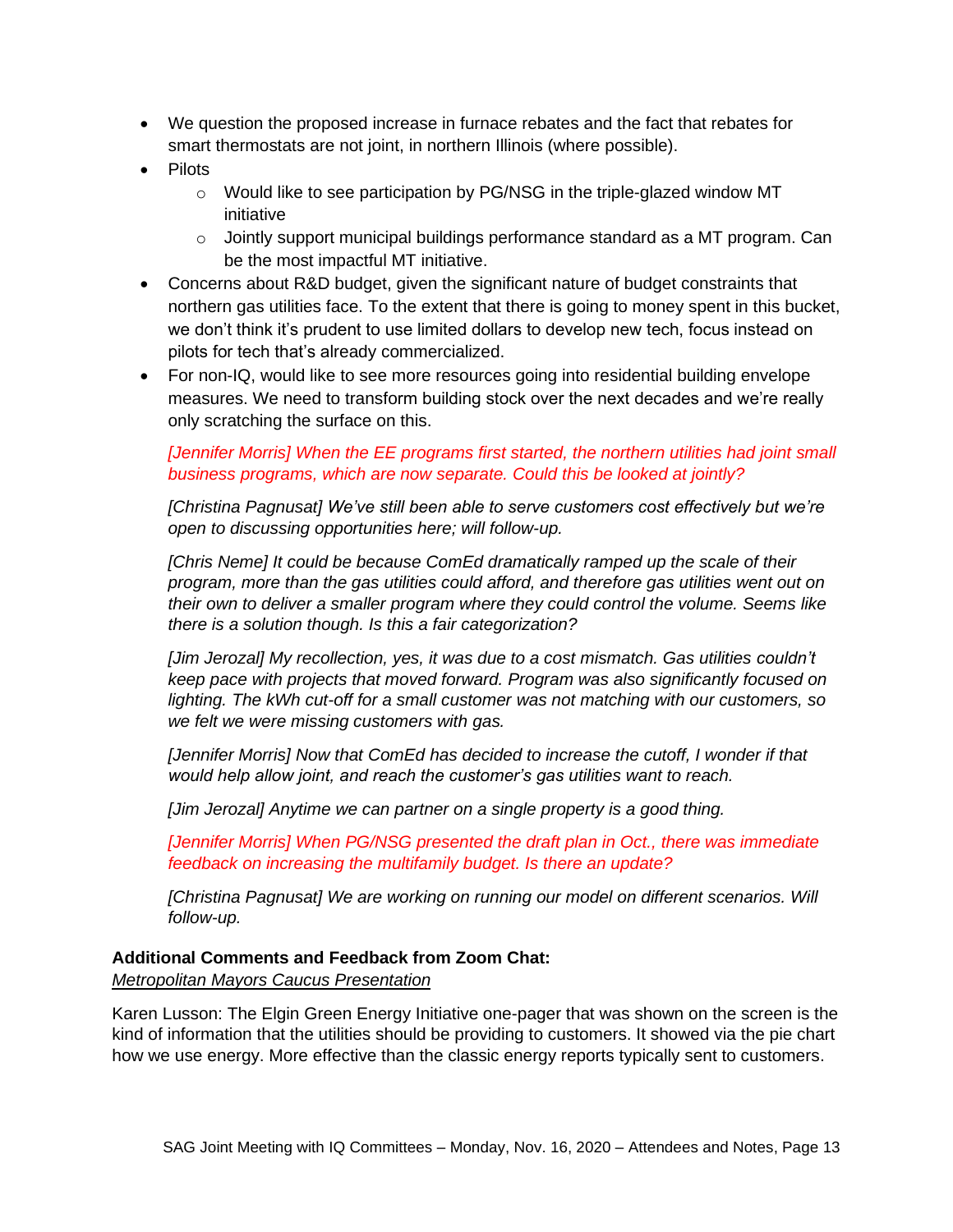Edith Makra: Thank you, Karen. These commissions are community volunteers who understand how to effectively reach and motivate their neighbors. We also have housing, senior, veteran and youth commissions that can help.

*Feedback on Income Qualified for All Utilities*

Cate York: Interested in Ameren IL/SEDAC Workforce Development Summit materials being provided as follow-up.

• Angie Ostaszewski: All of the research and summit materials can be found on this page: <https://smartenergy.illinois.edu/stronger-together>

Tyler Barron: ELPC echos the points by Laura and supports this position on EE and solar as well. especially directing coordination between low income solar and low income EE. We believe that low-income solar programs are a great option for helping IL minority and underinvested communities with energy affordability. Laura mentioned some basic points that could help with low-income solar/IQ EE coordination that ELPC is supportive of:

- Referrals between IQ EE programs and Solar for All (this would help incentivize synergies for both EE and solar – getting more customers to EE)
- Adding solar feasibility questions to energy audits
- Research and development pilot with Solar for All.

Cate York: Map of approved LMI solar projects through the Illinois Solar for All program: [https://elevate.maps.arcgis.com/apps/webappviewer/index.html?id=c37a6a8914ec4bc5861159](https://elevate.maps.arcgis.com/apps/webappviewer/index.html?id=c37a6a8914ec4bc5861159175f9dfbcd) [175f9dfbcd](https://elevate.maps.arcgis.com/apps/webappviewer/index.html?id=c37a6a8914ec4bc5861159175f9dfbcd)

Yami Newell: Info on solar jobs training can be found here: [https://www.illinoissfa.com/job](https://www.illinoissfa.com/job-training/)[training/](https://www.illinoissfa.com/job-training/)

Yami Newell: Info on grassroots community groups funded to do local energy education can be found here:<https://www.illinoissfa.com/grassroots-education/>

Angie Ostaszewski: Dropping a few links to web pages on our existing workforce efforts. Always happy to discuss if anyone has questions on these projects. Thank you! <https://amerenillinoissavings.com/MDI>

<https://amerenillinoissavings.com/jobs>

<https://illinoisenergyefficiencyjobs.com/>

Kristol Simms: WFD booklet for adults: [https://amerenillinoissavings.com/portals/0/MDI/Ame-](https://amerenillinoissavings.com/portals/0/MDI/Ame-Wd-Adult-Booklet-20521.pdf)[Wd-Adult-Booklet-20521.pdf](https://amerenillinoissavings.com/portals/0/MDI/Ame-Wd-Adult-Booklet-20521.pdf)

EE workforce information for school age: [https://amerenillinoissavings.com/portals/0/MDI/py19](https://amerenillinoissavings.com/portals/0/MDI/py19-careers-in-ee-flyer.pdf) [careers-in-ee-flyer.pdf](https://amerenillinoissavings.com/portals/0/MDI/py19-careers-in-ee-flyer.pdf)

Material used by AIC to educate CBOs and CAAs on how to help us design the 2022-2025 EE Plan: [https://amerenillinoissavings.com/portals/0/MDI/py20-building-an-energy-efficiency-plan](https://amerenillinoissavings.com/portals/0/MDI/py20-building-an-energy-efficiency-plan-flyer.pdf)[flyer.pdf](https://amerenillinoissavings.com/portals/0/MDI/py20-building-an-energy-efficiency-plan-flyer.pdf)

Example of AIC community based partnership with the Illinois Black Chamber of Commerce: <https://amerenillinoissavings.com/portals/0/MDI/community-partnerships-case-study.pdf>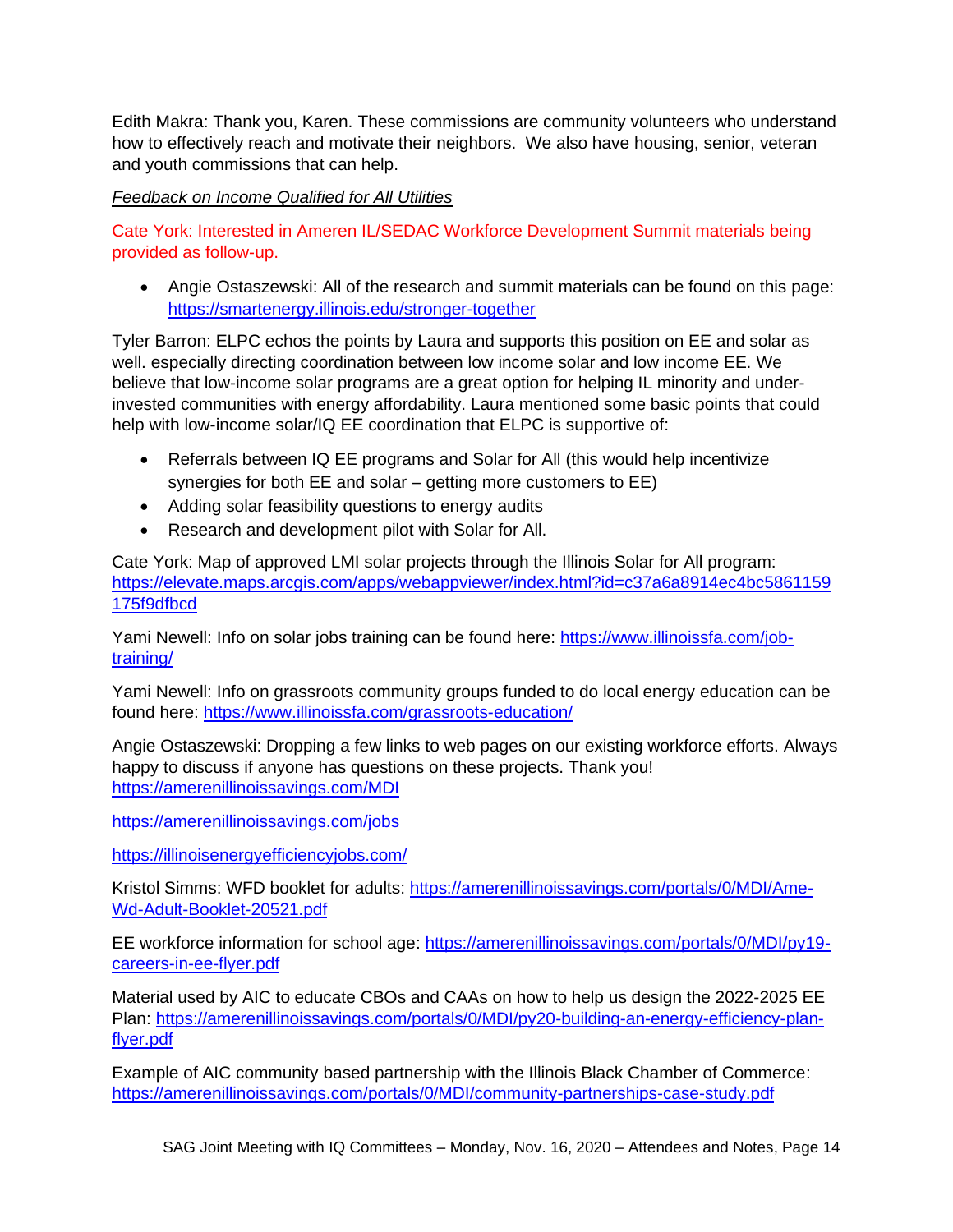Example of AIC partnership with two community based organizations: Easterseals and Mindseye to offer EE/Smart Home pilot: [https://amerenillinoissavings.com/portals/0/MDI/mdi](https://amerenillinoissavings.com/portals/0/MDI/mdi-smart-home-case-study.pdf)[smart-home-case-study.pdf](https://amerenillinoissavings.com/portals/0/MDI/mdi-smart-home-case-study.pdf)

Example of AIC EE program connected with energy assistance <https://amerenillinoissavings.com/portals/0/MDI/customer-assistance-event-case-study.pdf>

Link to the AIC EE+Covid relief page <https://amerenillinoissavings.com/covid19>

Naomi Davis: Important to note that this feedback does not include the voices of many, many black and brown ratepayers, which some of us are still in the process of gathering.

Naomi Davis: Where do community-based organizations fall in context with CAA's with these "one-stops"? For example, Blacks in Green has been working every Saturday without any funding to address gaps in utility programs and delivery.

Celia Johnson: I'm happy to connect you with Energy Efficiency For All if it would be helpful, they shared the suggestion of a 'one stop shop' for income qualified multifamily programs

Andy Odom: On ComEd's agenda, it appears the higher income of 80% AMI will cease to exist. Leaving all IQ projects to be braided 100% with IHWAP dollars. So that means folks at 200% poverty and above will be left in the cold. In doing so, with dropping the income level to 200% there will be a ton of money left on the table. There are a lot of customers between 200%- 80%ami that need all of our help. I understand there are other programs to help, that aren't free. These customers will not take advantage of these pay programs. We've been doing good work with Utility Only program, where IHWAP income limits fall short.

Molly Lunn: Andy, we appreciate your feedback. We are truly not wishing to leave folks in the cold, but as you mentioned make sure that the most in need are getting the greatest support. Our proposal is that folks above 200 and below 80 would still be able to access a free program, but the measures available would be scaled back. We are happy to discuss further with you though and think about what changes we may need to make to our draft proposal.

Katherine Elmore: CIC is interested in further discussion on targeting and potential changes to measures available to certain customers.

Jim Jerozal: Nicor Gas is not disconnecting residential customers. Both low income and not-low income.

Karen Lusson: Yes, Nicor, to its credit wisely chose not to disconnect people during the pandemic, which was much appreciated. But the problem will arise again when the winter prohibition ends.

Naomi Davis: Disconnection policy is fundamental for us to revisit. Regardless of what AMI folks are in, we are not aware of people in our community who do not pay their electricity bill because they can afford to, but are trying to "game the system." Karen's work has been key to helping CBO's understand ratepayer rights and how those of us dedicated to affordability can support our neighbors in keeping their utilities on.

Scott Fotre: There is a large portion of all electric heat in the Ameren territory Decades ago, there was a push and incentives to build all electric homes and a very attractive rate for these